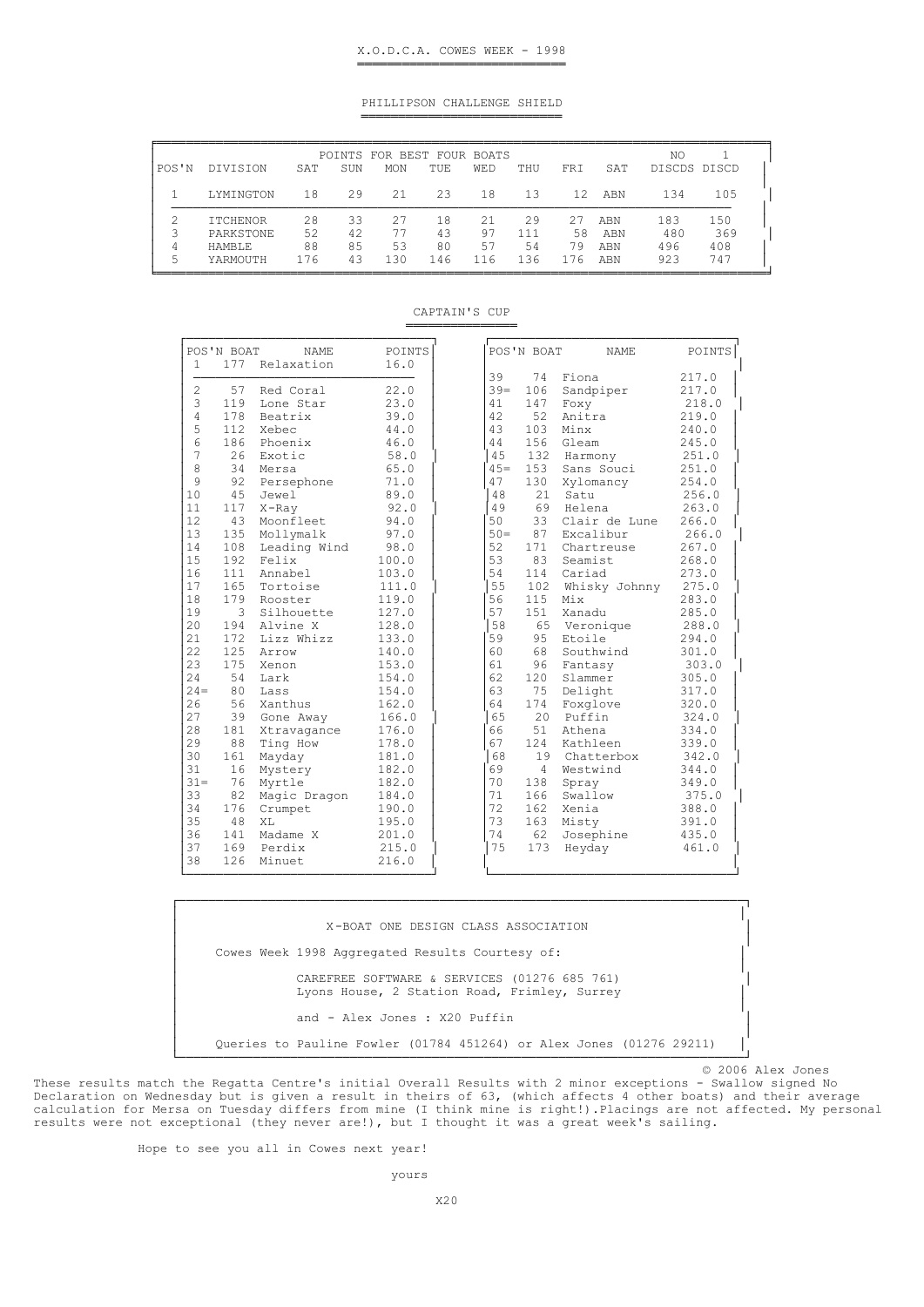## $\text{COWES}$ <br> $\text{E}=$

|                      | POINTS<br>RACES                | POINTS TOTALS     |                              |
|----------------------|--------------------------------|-------------------|------------------------------|
| PROVISIONAL OR FINAL | E.<br>П<br>F.<br><b>F</b><br>F | ΝO                | POSITION                     |
| DAY                  | SA SU MO TU WE TH FR SA        | $DTS-$<br>$NTS -$ | LIST                         |
| DATE.                | 4 5 6 7                        | CARDS<br>CARD     |                              |
| NAME<br><b>BOAT</b>  |                                |                   | POINTS<br>POS'N BOAT<br>NAME |
| 20 Puffin            | 50 40 NC 65 65 51 53 AB        | 324<br>390        | 324.0<br>Puffin<br>20        |
|                      |                                |                   |                              |

HAMBLE

| ======               |     |      |                      |        |       |          |       |          |         |               |       |            |               |        |
|----------------------|-----|------|----------------------|--------|-------|----------|-------|----------|---------|---------------|-------|------------|---------------|--------|
|                      |     |      |                      | POINTS |       | RACES    |       |          |         | POINTS TOTALS |       |            |               |        |
| PROVISIONAL OR FINAL | F   | F    | F                    | F      |       |          |       | F        | NO.     |               |       |            | POSITION      |        |
| DAY                  | SA  | SU   | MO                   | TU     | WF.   | TH.      | FR.   | SA       | $DIS -$ | $DIS-$        |       |            | LIST          |        |
| DATE                 |     | 2    | 3                    | 4      | .5    | 6        | 7     | 8        | CARDS   | CARD          |       |            |               |        |
| NAME<br>BOAT         |     |      |                      |        |       |          |       |          |         |               |       | POS'N BOAT | NAME          | POINTS |
|                      |     |      |                      |        |       |          |       |          |         |               |       | 108        | Leading Wind  | 98.0   |
| 19 Chatterbox        | 51  |      | 43 NC 48 NC RE 61 AB |        |       |          |       |          | 423     | 342           |       |            |               |        |
| 21 Satu              | 28  | - 14 | 45                   |        | 60 OC | 57       |       | 52 AB    | 328     | 256           | 2.    | 179        | Rooster       | 119.0  |
| 33 Clair de Lune     | 31  | 56   | NC 34                |        | 42    | 37       | RF.   | AB       | 338     | 266           | 3     | 54         | Lark          | 154.0  |
| 54 Lark              | 32  | 16   |                      | 29     | -37   | .54      |       | 23 AB    | 208     | 154           | $3 =$ | 80         | Lass          | 154.0  |
| 62 Josephine         | NC. | NC.  | NC NC                |        | RE.   | ND.      | RE AB |          | 516     | 435           | 5     | 82         | Magic Dragon  | 184.0  |
| 80 Lass              | OC  | 42   | 8                    | DO     |       |          |       | 12 22 AB | 230     | 154           | 6     | 2.1        | Satu          | 256.0  |
| 82 Magic Dragon      | ND  | 58   | NC.                  | -18    | 16    | 8        | 21    | AB       | 250     | 184           |       | 33         | Clair de Lune | 266.0  |
| 96 Fantasy           | 41  | 33   |                      | NC 49  |       | 56 RE 58 |       | AB       | 376     | 303           | 8     | 171        | Chartreuse    | 267.0  |
| 108 Leading Wind     | 5   | 48   | 6                    | 14     | q     | 16       | NC AB |          | 179     | 98            | 9     | 96         | Fantasy       | 303.0  |
| 124 Kathleen         | 53  | 64   | NC.                  | - 51   | 54    | 60       | 57    | AB       | 405     | 339           | 10    | 174        | Foxglove      | 320.0  |
| 166 Swallow          |     | $==$ | NC 58                |        |       | RE 53    |       | 54 AB    | 455     | 375           | 11    | 124        | Kathleen      | 339.0  |
| 171 Chartreuse       | 2.4 | 46   | RE.                  | 50     | 41    | OC.      | 49    | AB       | 340     | 267           | 12    | 19         | Chatterbox    | 342.0  |
| 174 Foxglove         | NC. |      | 55 NC                | -32    | 33    | 62.      | ND.   | AB       | 392     | 320           | 13    | 166        | S wallow      | 375.0  |
| 179 Rooster          | 46  |      | 22 22 19             |        | 25    | 18       | 13    | AB       | 165     | 119           | 14    | 62         | Josephine     | 435.0  |
|                      |     |      |                      |        |       |          |       |          |         |               |       |            |               |        |

╘════════════════════════╛ └─────────────────────────────────┘

ITCHENOR<br>========

|                      |           |                         |                         | POINTS            |               | RACES         |    |                         |         | POINTS TOTALS |    |            |                |               |  |
|----------------------|-----------|-------------------------|-------------------------|-------------------|---------------|---------------|----|-------------------------|---------|---------------|----|------------|----------------|---------------|--|
| PROVISIONAL OR FINAL | F         | F                       | F                       | F                 | F             | F             | F  | F                       | NO.     |               |    |            | POSITION       |               |  |
| DAY                  | <b>SA</b> | SU                      | MO.                     | TU                | WЕ            | TH.           | FR | SA                      | $DIS -$ | $DIS-$        |    |            | LIST           |               |  |
| DATE                 |           | 2                       | $\overline{\mathbf{3}}$ | 4                 | -5            | 6             | 7  | 8                       | CARDS   | CARD          |    |            |                |               |  |
| BOAT<br>NAME         |           |                         |                         |                   |               |               |    |                         |         |               |    | POS'N BOAT | NAME           | <b>POINTS</b> |  |
|                      |           |                         |                         |                   |               |               |    |                         |         |               |    |            | 177 Relaxation | 16.0          |  |
| 16 Mystery           |           |                         |                         |                   |               |               |    | 39 25 14 57 48 22 34 AB | 239     | 182           |    |            |                |               |  |
| 26 Exotic            | <b>ND</b> | $\mathcal{P}$           |                         | 5 22              | -3            |               |    | 6 20 AB                 | 121     | 58            | 2. | 112        | Xebec          | 44.0          |  |
| 39 Gone Away         | 36        | -20                     | 2.4                     | 23 39 36 27 AB    |               |               |    |                         | 205     | 166           |    | 186        | Ph oenix       | 46.0          |  |
| 52 Anitra            | 10        |                         | RE RE 45 45 34 28 AB    |                   |               |               |    |                         | 290     | 219           |    | 26         | Exotic         | 58.0          |  |
| 103 Minx             |           | 52 57                   |                         | 41 43 49 30 25 AB |               |               |    |                         | 297     | 240           |    | 192        | Felix          | 100.0         |  |
| 111 Annabel          |           | 42 31                   | 10                      |                   |               | 6 11 15 30 AB |    |                         | 145     | 103           | 6  | 111        | Annabel        | 103.0         |  |
| 112 Xebec            | 3         | 30                      |                         | 9 1 1             | 10            | 4             |    | 7 AB                    | 74      | 44            |    | 39         | Gone Away      | 166.0         |  |
| 114 Cariad           |           | 17 39 RE 40 OC OC 48 AB |                         |                   |               |               |    |                         | 346     | 273           | 8  | 181        | Xtravagance    | 176.0         |  |
| 132 Harmony          |           | 35 60 36 20 53 56 51 AB |                         |                   |               |               |    |                         | 311     | 251           | 9  | 16         | Mystery        | 182.0         |  |
| 141 Madame X         | 27        |                         | 59 37 RE 31 29 18       |                   |               |               |    | AB                      | 273     | 201           | 10 | 141        | Madame X       | 201.0         |  |
| 151 Xanadu           |           | $== = =$                | NC 44 34 31 38 AB       |                   |               |               |    |                         | 365     | 285           | 11 | 169        | Perdix         | 215.0         |  |
| 169 Perdix           |           | NC 45 NC 30 24 14 36 AB |                         |                   |               |               |    |                         | 287     | 215           | 12 | 52         | Anitra         | 219.0         |  |
| 177 Relaxation       |           |                         | 3                       |                   | $\mathcal{L}$ | .5            |    | 4 AB                    | 21      | 16            | 13 | 103        | Minx           | 240.0         |  |
| 181 Xtravagance      | 33        |                         | 36 26 28                |                   | 40            | 24            |    | $29$ AB                 | 216     | 176           | 14 | 132        | Harmony        | 251.0         |  |
| 186 Phoenix          | 13        |                         | 13                      | 2                 | 6             | 50            |    | 5 AB                    | 96      | 46            | 15 | 114        | Cariad         | 273.0         |  |
| 192 Felix            | 19        | 23 25                   |                         |                   |               | 9 15 23 11 AB |    |                         | 125     | 100           | 16 | 151        | Xanadu         | 285.0         |  |

| ========             |                             |                                     |                   |                                  |
|----------------------|-----------------------------|-------------------------------------|-------------------|----------------------------------|
|                      |                             | POINTS<br><b>RACES</b>              | POINTS TOTALS     |                                  |
| PROVISIONAL OR FINAL | F<br>F<br>F                 | F<br>F<br>F<br>F                    | NO.               | POSITION                         |
| DAY                  | <b>SA</b><br>SU<br>MO.      | TH<br>FR.<br>SA<br>TU<br>WЕ         | $DIS -$<br>$DIS-$ | LIST                             |
| DATE                 | 2<br>Β                      | 5<br>6<br>4<br>8                    | CARDS<br>CARD     |                                  |
| NAME<br>BOAT         |                             |                                     |                   | POINTS<br>POS'N BOAT<br>NAME     |
|                      |                             |                                     |                   | 177 Relaxation<br>16.0<br>1.     |
| 16 Mystery           |                             | 39 25 14 57 48 22 34 AB             | 239<br>182        |                                  |
| 26 Exotic            | ND.<br>-5.<br>$\mathcal{P}$ | $\mathcal{R}$<br>-22<br>6 20 AB     | 58<br>121         | 44.0<br>2<br>112<br>Xebec        |
| 39 Gone Away         | 36 20                       | 24 23 39 36 27 AB                   | 205<br>166        | 3<br>46.0<br>186<br>Ph oenix     |
| 52 Anitra            | 10<br>RE.<br>RE.            | 45<br>45 34 28 AB                   | 290<br>219        | 58.0<br>4<br>Exotic<br>26        |
| 103 Minx             | 52 <sub>1</sub><br>57<br>41 | 43 49 30 25 AB                      | 297<br>240        | 5<br>192<br>Felix<br>100.0       |
| 111 Annabel          | 42.<br>1 O<br>-31           | 1.5<br>30 AB<br>$6^{\circ}$<br>11   | 103<br>145        | 103.0<br>6<br>111<br>Annabel     |
| 112 Xebec            | 30<br>3.<br>9               | 11 10<br>AB<br>4                    | 74<br>44          | 39<br>166.0<br>Gone Away         |
| 114 Cariad           | 17                          | 39 RE 40 OC OC 48 AB                | 273<br>346        | 176.0<br>8<br>181<br>Xtravagance |
| 132 Harmony          | 35 60                       | 36 20 53 56 51<br>AB                | 251<br>311        | 9<br>16<br>182.0<br>Mystery      |
| 141 Madame X         | 27                          | 59 37 RE 31 29 18 AB                | 273<br>201        | 201.0<br>10<br>141<br>Madame X   |
| 151 Xanadu           | $== = ==$                   | 34 31 38 AB<br>NC 44                | 285<br>365        | 11<br>215.0<br>169<br>Perdix     |
| 169 Perdix           | 45 NC 30<br>NC              | 2.4<br>14<br>36<br>AB               | 287<br>215        | 12<br>219.0<br>52<br>Anitra      |
| 177 Relaxation       | 3<br>4                      | $\mathcal{L}$<br>- 5<br>AB<br>4     | 21<br>16          | 13<br>103<br>240.0<br>Minx       |
| 181 Xtravagance      | 33<br>36,26                 | 2.8<br>40<br>29 AB<br>2.4           | 216<br>176        | 14<br>251.0<br>132<br>Harmony    |
| 186 Phoenix          | 13<br>13                    | $\mathcal{L}$<br>50<br>6<br>5<br>AB | 96<br>46          | 15<br>114<br>273.0<br>Cariad     |
| 192 Felix            | 19<br>23 25                 | 15<br>23<br>9<br>-11<br>AB          | 125<br>100        | 151<br>285.0<br>16<br>Xanadu     |

LYMINGTON

| =========            |                                                                                           |                                            |
|----------------------|-------------------------------------------------------------------------------------------|--------------------------------------------|
|                      | POINTS TOTALS<br>POINTS<br><b>RACES</b>                                                   |                                            |
| PROVISIONAL OR FINAL | F<br>1<br>F<br>F<br>F<br>F<br>F<br>F<br>NO.<br>F                                          | POSITION                                   |
| DAY                  | $DTS-$<br>$DIS -$<br><b>SA</b><br>SU<br><b>FR</b><br><b>SA</b><br>MO.<br>TU<br>WF.<br>TH. | <b>LIST</b>                                |
| <b>DATE</b>          | 3<br>5<br>6<br>$\mathbf{1}$<br>$\mathcal{L}$<br>4<br>8<br>CARDS<br>CARD                   |                                            |
| <b>BOAT</b><br>NAME. |                                                                                           | POS'N BOAT<br><b>NAME</b><br><b>POINTS</b> |
|                      |                                                                                           | 22.0<br>57<br>Red Coral                    |
| 3 Silhouette         | 7 ND 18 33 21 33 15 AB<br>198<br>127                                                      |                                            |
| 45 Jewel             | 89<br>2.9<br>19<br>13<br>118<br>6<br>2.5<br>10<br>16<br>AB                                | 23.0<br>$\mathcal{L}$<br>119<br>Lone Star  |
| 48 XT.               | 29<br>35<br>38<br>256<br>195<br>2.1<br>61<br>2.5<br>47<br>AB                              | 3<br>39.0<br>178<br>Beatrix                |
| 56 Xanthus           | 12<br>13<br>23<br>225<br>162<br>31<br>26<br>57<br>63 AB                                   | 4<br>71.0<br>92<br>Persephone              |
| 57 Red Coral         | 38<br>22<br>16<br>$\mathcal{L}$<br>2<br>5<br>11<br>AB                                     | 5<br>89.0<br>45<br>Jewel                   |
| Southwind<br>68      | 373<br>301<br>52<br>35<br>NC.<br>49<br>NC.<br>51<br>48<br>AB                              | 6<br>92.0<br>117<br>$X$ -Ray               |
| 69 Helena            | 263<br>39<br>335<br>41<br>54<br>41 AB<br>NC.<br>44<br>44                                  | 7<br>135<br>97.0<br>Mollymalk              |
| 76 Myrtle            | 233<br>182<br>11<br>51<br>34<br>18<br>39<br>43 AB<br>- 37                                 | 8<br>Silhouette<br>127.0<br>3              |
| 83 Seamist           | 268<br>2.8<br>340<br>2.6<br>53<br>27<br>62<br>OC<br>ND AB                                 | 9<br>Lizz Whizz<br>133.0<br>172            |
| 87 Excalibur         | 338<br>266<br>37<br>37<br>39<br>50<br>46 ND AB<br>NF                                      | 10<br>175<br>153.0<br>Xenon                |
| 88 Ting How          | 225<br>178<br>2.8<br>39<br>AB<br>6<br>18<br>46<br>41<br>47                                | 11<br>56<br>162.0<br>Xanthus               |
| 92 Persephone        | 2.3<br>12<br>101<br>71<br>19<br>30<br>7<br>3<br>AB                                        | 12<br>88<br>178.0<br>Ting How              |
| 102 Whisky Johnny    | 275<br>50 AB<br>339<br>34<br>62<br>64<br>38<br>31<br>60                                   | 13<br>161<br>181.0<br>Mayday               |
| 106 Sandpiper        | 290<br>217<br>38<br>35<br>34<br>36<br>32<br>42.<br>OC<br>AB                               | 14<br>182.0<br>76<br>Myrtle                |
| $117$ X-Ray          | 142<br>92<br>14<br>50<br>17<br>2.6<br>17<br>17 AB                                         | 15<br>190.0<br>176<br>Crumpet              |
| 119 Lone Star        | 2.3<br>80<br>RF.<br>$\mathbf{1}$<br>AB<br>9<br>4                                          | 16<br>48<br>195.0<br>XT.                   |
| 135 Mollymalk        | 97<br>$26$ AB<br>132<br>18<br>35<br>16<br>2.0<br>8<br>9                                   | 17<br>106<br>217.0<br>Sandpiper            |
| 156 Gleam            | 245<br>2.6<br>38<br>66<br>52<br>19 AB<br>311<br>OC<br>47                                  | 18<br>245.0<br>156<br>Gleam                |
| 161 Mayday           | 254<br>181<br>43<br>2.7<br>30<br>2.8<br>16<br>RE 37<br>AB                                 | 19<br>263.0<br>69<br>Helena                |
| 163 Misty            | 391<br>$63 == == 52 == == AB$<br>473<br>48                                                | 20<br>87<br>Excalibur<br>266.0             |
| 172 Lizz Whizz       | 133<br>12.24<br>20<br>204<br>OC<br>.5<br>9<br>AB<br>ND.                                   | 21<br>83<br>Seamist<br>268.0               |
| 175 Xenon            | 216<br>153<br>12<br>OC<br>38<br>RF.<br>13<br>27<br>6<br>AB                                | 22<br>102<br>275.0<br>Whisky Johnny        |
| 176 Crumpet          | 262<br>190<br>21<br>17<br>40<br>AB<br>44<br>NC.<br>2<br>NC.                               | 23<br>Southwind<br>68<br>301.0             |
| 178 Beatrix          | 3<br>8<br>3 10 AB<br>56<br>39<br>11<br>17<br>4                                            | 24<br>391.0<br>163<br>Misty                |
|                      |                                                                                           |                                            |

╘════════════════════════╛ └─────────────────────────────────┘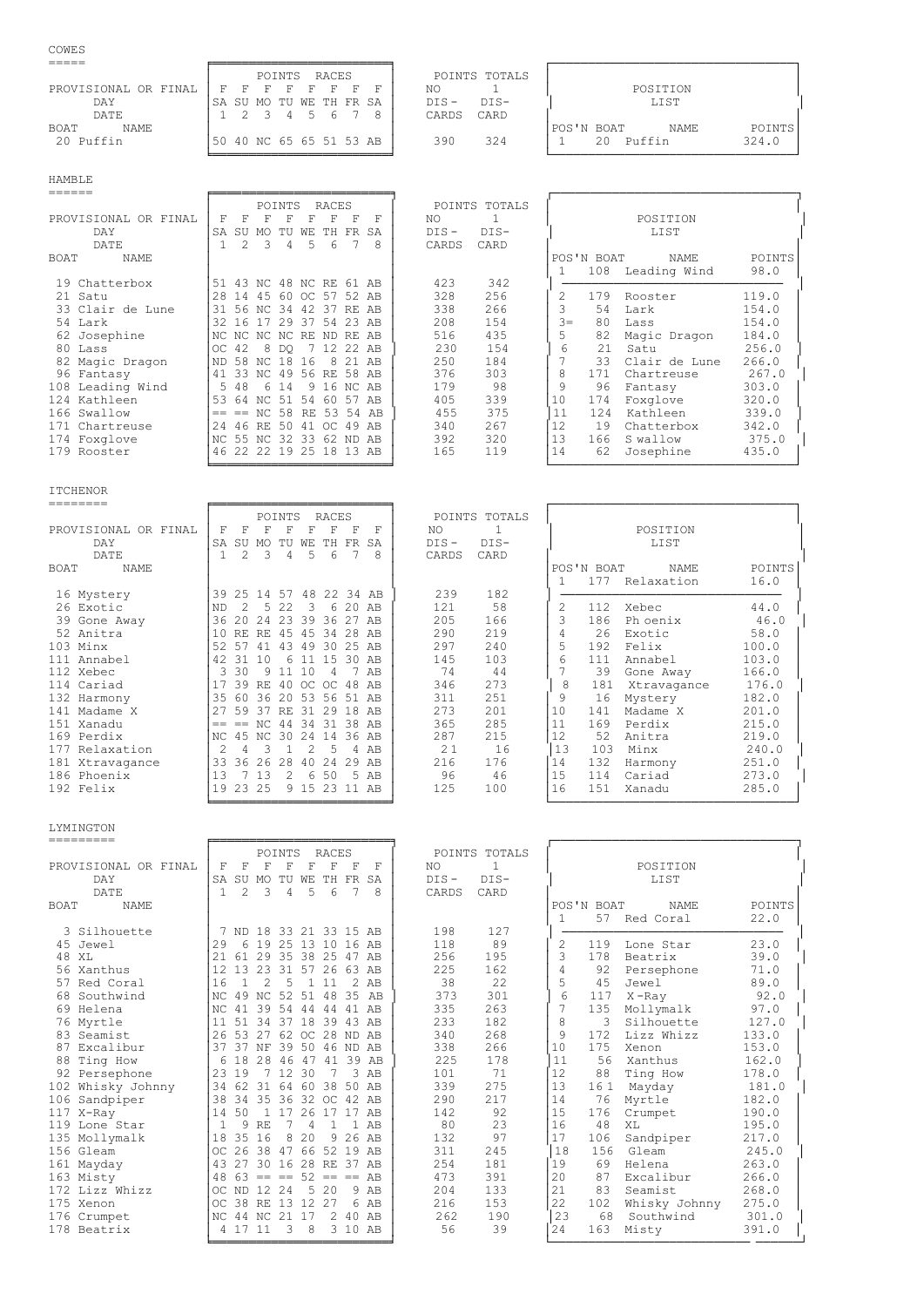## PARKSTONE

| FARNSIUNL                                                                                                                                                                                                                                                                                                                                                                 |                                                                                                                                                                                                                                                                                                                                                                                                                                                                                                                                                                                                                                                                                                                  |                                                                                                                                                                                                                                                                                                                                                            |                                                                                                                                                                                                                                                                                                                                                                                                                                                                                                                                                                                                                                                                                                                                                                                                                           |
|---------------------------------------------------------------------------------------------------------------------------------------------------------------------------------------------------------------------------------------------------------------------------------------------------------------------------------------------------------------------------|------------------------------------------------------------------------------------------------------------------------------------------------------------------------------------------------------------------------------------------------------------------------------------------------------------------------------------------------------------------------------------------------------------------------------------------------------------------------------------------------------------------------------------------------------------------------------------------------------------------------------------------------------------------------------------------------------------------|------------------------------------------------------------------------------------------------------------------------------------------------------------------------------------------------------------------------------------------------------------------------------------------------------------------------------------------------------------|---------------------------------------------------------------------------------------------------------------------------------------------------------------------------------------------------------------------------------------------------------------------------------------------------------------------------------------------------------------------------------------------------------------------------------------------------------------------------------------------------------------------------------------------------------------------------------------------------------------------------------------------------------------------------------------------------------------------------------------------------------------------------------------------------------------------------|
| ---------<br>PROVISIONAL OR FINAL<br>DAY<br>DATE<br><b>BOAT</b><br><b>NAME</b>                                                                                                                                                                                                                                                                                            | POINTS<br>RACES<br>F<br>F<br>$\mathbb{F}$<br>F<br>$\mathbf{F}$<br>F<br>– F<br>$-$ F<br>SA SU MO TU WE TH FR SA<br>3<br>$\overline{4}$<br>5<br>6<br>7<br>$\mathbf{1}$<br>2<br>8                                                                                                                                                                                                                                                                                                                                                                                                                                                                                                                                   | POINTS TOTALS<br>NO<br>1<br>$DIS -$<br>$DIS-$<br>CARDS<br>CARD                                                                                                                                                                                                                                                                                             | POSITION<br>LIST<br>POS'N BOAT<br>NAME<br>POINTS                                                                                                                                                                                                                                                                                                                                                                                                                                                                                                                                                                                                                                                                                                                                                                          |
| 34 Mersa<br>43 Moonfleet<br>51 Athena<br>65 Veronique<br>74 Fiona<br>126 Minuet<br>165 Tortoise<br>173 Heyday<br>194 Alvine X                                                                                                                                                                                                                                             | 4 14 29 21 14 AB<br>9<br>3<br>10 20 10 22 35 24 AB<br>8<br>22 21 NF ND == == == AB<br>30 52 NF 55 58 49 45 AB<br>RE 47 32 27 35 43 33 AB<br>20<br>8 RE NC NC 42<br>8 AB<br>15 32 21<br>4 27 RE 12 AB<br>INC NC NC NC NC NC NC AB<br>25 24 NC 15 19 13 32 AB                                                                                                                                                                                                                                                                                                                                                                                                                                                      | 94<br>65<br>129<br>94<br>416<br>334<br>288<br>346<br>280<br>217<br>297<br>216<br>184<br>111<br>543<br>461<br>194<br>128                                                                                                                                                                                                                                    | 34 Mersa<br>65.0<br>1<br>$\overline{c}$<br>Moonfleet<br>94.0<br>43<br>3<br>165<br>Tortoise<br>111.0<br>Alvine X<br>194<br>128.0<br>4<br>5<br>126 Minuet<br>216.0<br>6<br>74 Fiona<br>217.0<br>7<br>65<br>Veronique<br>288.0<br>8<br>51 Athena<br>334.0<br>9<br>Heyday<br>173<br>461.0                                                                                                                                                                                                                                                                                                                                                                                                                                                                                                                                     |
| YARMOUTH                                                                                                                                                                                                                                                                                                                                                                  |                                                                                                                                                                                                                                                                                                                                                                                                                                                                                                                                                                                                                                                                                                                  |                                                                                                                                                                                                                                                                                                                                                            |                                                                                                                                                                                                                                                                                                                                                                                                                                                                                                                                                                                                                                                                                                                                                                                                                           |
| --------<br>PROVISIONAL OR FINAL<br>DAY<br>DATE<br>BOAT<br><b>NAME</b>                                                                                                                                                                                                                                                                                                    | POINTS<br>RACES<br>$\mathbf F$<br>$\mathbf F$<br>$\mathbf F$<br>F<br>F<br>F<br>– F<br>F<br>SA SU MO TU WE TH FR SA<br>$\mathbf{1}$<br>2<br>3<br>4<br>5<br>6<br>7<br>8                                                                                                                                                                                                                                                                                                                                                                                                                                                                                                                                            | POINTS TOTALS<br>$\mathbf{1}$<br>NO.<br>$DIS-$<br>$DIS -$<br>CARDS<br>CARD                                                                                                                                                                                                                                                                                 | POSITION<br>LIST<br>POINTS<br>POS'N BOAT<br><b>NAME</b>                                                                                                                                                                                                                                                                                                                                                                                                                                                                                                                                                                                                                                                                                                                                                                   |
| 4 Westwind<br>75 Delight<br>95 Etoile<br>$115$ Mix<br>120 Slammer<br>125 Arrow<br>130 Xylomancy<br>138 Spray<br>147 Foxy<br>153 Sans Souci<br>162 Xenia                                                                                                                                                                                                                   | NC RE RE 53 36 55 ND AB<br>NC 12 NC 59 61 59 60 AB<br>47 28 40 63 62 58 59 AB<br>45 54 NC 37 59 32 56 AB<br>RE RE NC ND 14 19 OC AB<br>5 15 26 23 40 31 AB<br>49<br>40 29 42 41 64 47 55 AB<br>ND 65 43 DQ 55 61 62 AB<br>NC 11 33 42 43 45 44 AB<br>44 15 44 56 46 RE 46 AB<br>$==$ == RE 61 63 63 OC AB                                                                                                                                                                                                                                                                                                                                                                                                        | 416<br>344<br>389<br>317<br>357<br>294<br>283<br>349<br>377<br>305<br>140<br>189<br>254<br>318<br>425<br>349<br>290<br>218<br>324<br>251<br>468<br>388                                                                                                                                                                                                     | 125 Arrow<br>140.0<br>1<br>2<br>218.0<br>147<br>Foxy<br>3<br>Sans Souci<br>153<br>251.0<br>$\overline{4}$<br>130<br>Xylomancy<br>254.0<br>5<br>115<br>Mix<br>283.0<br>6<br>95<br>Etoile<br>294.0<br>7<br>120<br>Slammer<br>305.0<br>8<br>75 Delight<br>317.0<br>9<br>4<br>Westwind<br>344.0<br>10<br>138<br>349.0<br>Spray<br>162<br>11<br>Xenia<br>388.0                                                                                                                                                                                                                                                                                                                                                                                                                                                                 |
| LIFEBOAT SPOONS<br>---------------<br>PROVISIONAL OR FINAL                                                                                                                                                                                                                                                                                                                | POINTS<br>RACES<br>$\mathbf F$<br>$\mathbf F$<br>$\mathbf F$<br>F<br>$\mathbb F$<br>$\mathbb{F}$<br>$_{\rm F}$<br>F                                                                                                                                                                                                                                                                                                                                                                                                                                                                                                                                                                                              | POINTS TOTALS<br>$\mathbf{1}$<br>NO.                                                                                                                                                                                                                                                                                                                       | POSITION                                                                                                                                                                                                                                                                                                                                                                                                                                                                                                                                                                                                                                                                                                                                                                                                                  |
| DAY<br>DATE<br><b>NAME</b><br>BOAT                                                                                                                                                                                                                                                                                                                                        | SA SU MO TU WE TH FR SA<br>3<br>$\overline{4}$<br>5<br>6<br>$\mathbf{1}$<br>$\mathfrak{D}$<br>7<br>8                                                                                                                                                                                                                                                                                                                                                                                                                                                                                                                                                                                                             | $DIS -$<br>$DIS-$<br>CARDS<br>CARD                                                                                                                                                                                                                                                                                                                         | LIST<br>POS'N BOAT<br>NAME<br>POINTS                                                                                                                                                                                                                                                                                                                                                                                                                                                                                                                                                                                                                                                                                                                                                                                      |
| 20 Puffin<br>21 Satu<br>39 Gone Away<br>52 Anitra<br>65 Veronique<br>69 Helena<br>74 Fiona<br>87 Excalibur<br>88 Ting How<br>96 Fantasy<br>102 Whisky Johnny<br>103 Minx<br>$115$ Mix<br>124 Kathleen<br>126 Minuet<br>130 Xylomancy<br>132 Harmony<br>141 Madame X<br>147 Foxy<br>151 Xanadu<br>153 Sans Souci<br>156 Gleam<br>162 Xenia<br>175 Xenon<br>181 Xtravagance | 50 40 NC 65 65 51 53 AB<br>28 14 45 60 OC 57 52 AB<br>36 20 24 23 39 36 27 AB<br>10 RE RE 45 45 34 28 AB<br>30 52 NF 55 58 49 45 AB<br>NC 41 39 54 44 44 41 AB<br>47 32 27 35 43 33 AB<br>RE<br>37 37 NF 39 50 46 ND AB<br>18 28 46 47 41 39 AB<br>6<br>41 33 NC 49 56 RE 58 AB<br>34 62 31 64 60 38 50 AB<br>52 57 41 43 49 30 25 AB<br>45 54 NC 37 59 32 56 AB<br>53 64 NC 51 54 60 57 AB<br>20<br>8 RE NC NC 42<br>8 AB<br>40 29 42 41 64 47 55 AB<br>35 60 36 20 53 56 51 AB<br>27 59 37 RE 31 29 18 AB<br>NC 11 33 42 43 45 44 AB<br>$==$ $==$ NC 44 34 31 38 AB<br>44 15 44 56 46 RE 46 AB<br>OC 26 38 47 66 52 19 AB<br>$== == RE 61 63 63 OC AB$<br>OC 38 RE 13 12 27<br>6 AB<br>33 36 26 28 40 24 29 AB | 324<br>390<br>256<br>328<br>205<br>166<br>290<br>219<br>288<br>346<br>263<br>335<br>217<br>280<br>338<br>266<br>225<br>178<br>376<br>303<br>339<br>275<br>297<br>240<br>349<br>283<br>405<br>339<br>297<br>216<br>254<br>318<br>311<br>251<br>273<br>201<br>290<br>218<br>285<br>365<br>324<br>251<br>311<br>245<br>468<br>388<br>216<br>153<br>216<br>176 | 175<br>153.0<br>1<br>Xenon<br>2<br>39<br>Gone Away<br>166.0<br>3<br>181<br>176.0<br>Xtravagance<br>4<br>178.0<br>88<br>Ting How<br>5<br>141<br>Madame X<br>201.0<br>6<br>126<br>Minuet<br>216.0<br>7<br>Fiona<br>217.0<br>74<br>8<br>147<br>Foxy<br>218.0<br>9<br>52<br>Anitra<br>219.0<br>10<br>103<br>Minx<br>240.0<br>11<br>156<br>Gleam<br>245.0<br>12<br>132<br>251.0<br>Harmony<br>$12 =$<br>153 Sans Souci<br>251.0<br>14<br>130<br>Xylomancy<br>254.0<br>15<br>21<br>Satu<br>256.0<br>16<br>Helena<br>69<br>263.0<br>17<br>87<br>Excalibur<br>266.0<br>18<br>Whisky Johnny<br>102<br>275.0<br>19<br>115<br>283.0<br>Mix<br>20<br>151<br>X anadu<br>285.0<br>21<br>65 Veronique<br>288.0<br>22<br>96 Fantasy<br>303.0<br>23<br>Puffin<br>20<br>324.0<br>24<br>124 Kathleen<br>339.0<br>25<br>162<br>Xenia<br>388.0 |

OLD MASTERS' CUP

|                      | RACES<br>POINTS TOTALS<br>POINTS                           |                                     |  |  |  |  |  |  |  |
|----------------------|------------------------------------------------------------|-------------------------------------|--|--|--|--|--|--|--|
| PROVISIONAL OR FINAL | P<br>NO.<br>P<br>Ρ<br>Ρ<br>P                               | POSITION                            |  |  |  |  |  |  |  |
| <b>DAY</b>           | $DTS-$<br>SA<br>FR<br>SA<br>SU<br>WF.<br>TН<br>MO.<br>∙ ™U | $DTS-$<br>LIST                      |  |  |  |  |  |  |  |
| <b>DATE</b>          | 6<br>8<br>CARDS<br>CARD<br>5<br>4                          |                                     |  |  |  |  |  |  |  |
| NAME<br>BOAT         |                                                            | POINTS<br>POS'N BOAT<br><b>NAME</b> |  |  |  |  |  |  |  |
|                      |                                                            | 43<br>94.0<br>Moonfleet             |  |  |  |  |  |  |  |
| 20 Puffin            | 40 NC 65 65 51 53 AB<br>390<br>50                          | 324                                 |  |  |  |  |  |  |  |
| 43 Moonfleet         | 129<br>8 10 20 10 22 35 24 AB                              | 133.0<br>94<br>172<br>Lizz Whizz    |  |  |  |  |  |  |  |
| 87 Excalibur         | 338<br>39<br>37<br>37<br>NF.<br>50<br>.46.<br>AB<br>ND.    | 266<br>176.0<br>181<br>Xtravagance  |  |  |  |  |  |  |  |
| 172 Lizz Whizz       | 204<br>20<br>12, 24<br>9 AB<br>ND.<br>.5.<br>OC.           | 133<br>190.0<br>176<br>4<br>Crumpet |  |  |  |  |  |  |  |
| 176 Crumpet          | 262<br>40 AB<br>44 NC 21<br>$\mathcal{P}$<br>NC.<br>- 17   | 266.0<br>190<br>87<br>Excalibur     |  |  |  |  |  |  |  |
| 181 Xtravagance      | 216<br>36 26 28 40 24 29 AB<br>33                          | 176<br>324.0<br>20<br>Puffin        |  |  |  |  |  |  |  |
|                      |                                                            |                                     |  |  |  |  |  |  |  |